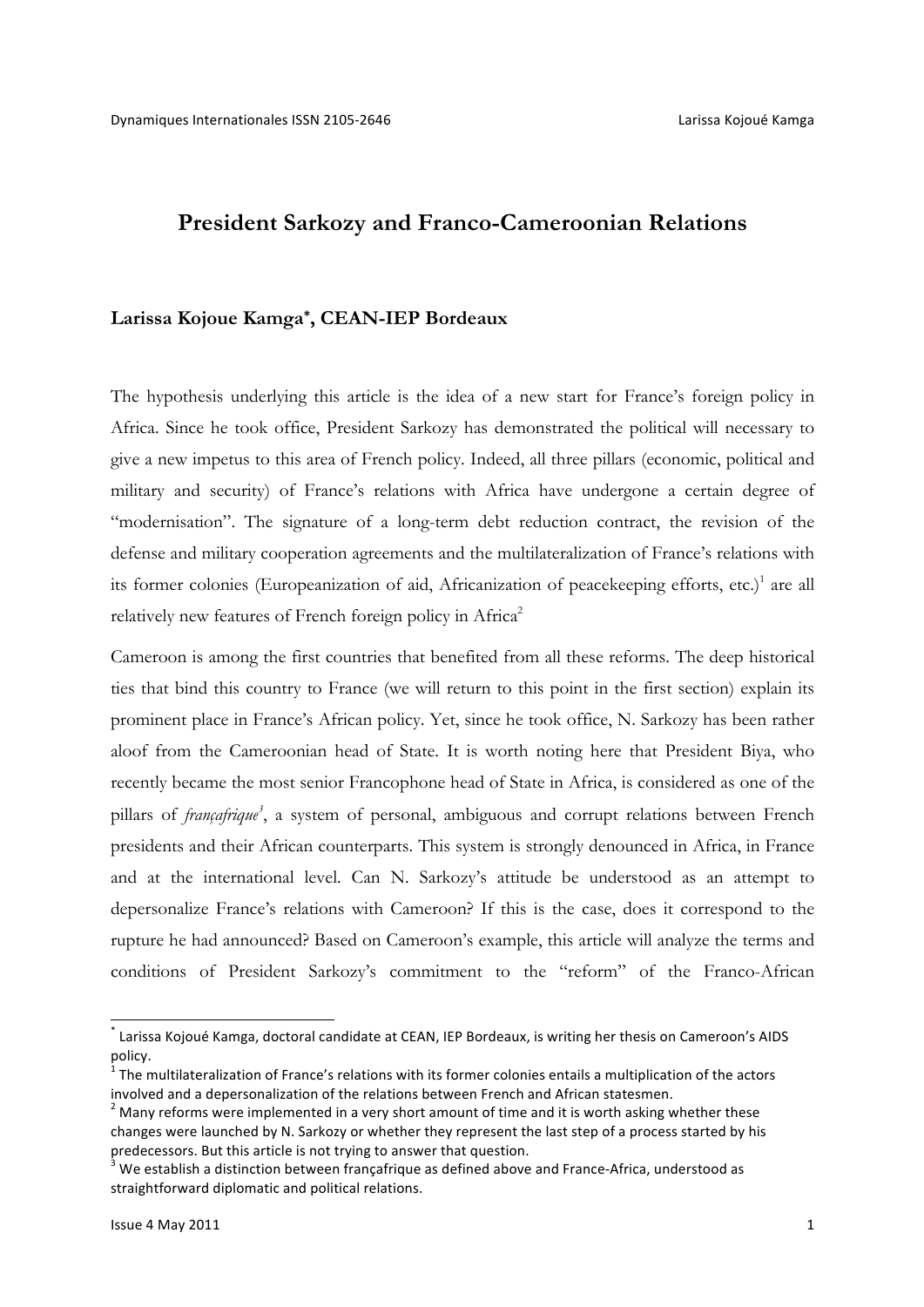relationship. The ultimate aim here is to help understand "sarkozysm" based on his African policy.

### **France and Cameroon: An unequal historical relationship**

This article builds its argument on two observations: France's remarkable unpopularity in Cameroon (Fred Eboko et al, 2008) and its President's, N. Sarkozy's, unpopularity. France was not Cameroon's only colonizer and the United Kingdom and Germany also played a role. But none of these powers had the impact France had on Cameroonian diplomacy, so much so that, at times, it might seem that France alone bears the responsibility of Cameroon's ties with Europe (or even the rest of the world) (S. Tonme, 2008).

Cameroon and France have maintained very close relations since independence and this relationship has evolved with the changes occurring in each country. Cameroon has indeed undergone radical social, economic and political changes since the early 1990s. These reforms were marked by a political crisis, the formal liberalization of the political process and an accelerated and difficult integration of its economy in the global market (G. Courade, 2000). With this in mind, the establishment of relations with new partners, the conditionalities imposed by the Bretton Woods institutions and the new policy of its oldest partner (France) seem to have played on Cameroon's understanding of, frustration, expectation, hopes and resentments towards its "mother country". The conference at La Baule in 1990, the speech in Dakar in 2007, but also the CFA franc's devaluation in January 1994 all show that France's position vis-à-vis its African partners has always elicited strong reactions, be it support (rarely), disaffection, acceptance, anger or disappointment. Specialists in international relations, economy and African studies all agree that the country's dependence on France is regrettable. Franco-Cameroonian relations are based on close and unfavorable economic ties (Bayart 1995, Tonmé 2008), a military presence (J. E. Pondi, 2002; S. Tonmé, 2008), diplomatic loyalty and political patronage (M. Beti, 1993; S. Foutoyet 2009; V. Hugueux 2009).

#### *Governance support or sovereignty boosting*

France's political influence in Cameroon is undeniable. Franco-African cooperation can be traced back to 1944, in Brazzaville, capital of the Free French Forces, towards the end of World War II. A conference was held there from January 30 until February 8, 1944, to lay the foundations of the relationship between France and Africa and, therefore, of France's bilateral relations with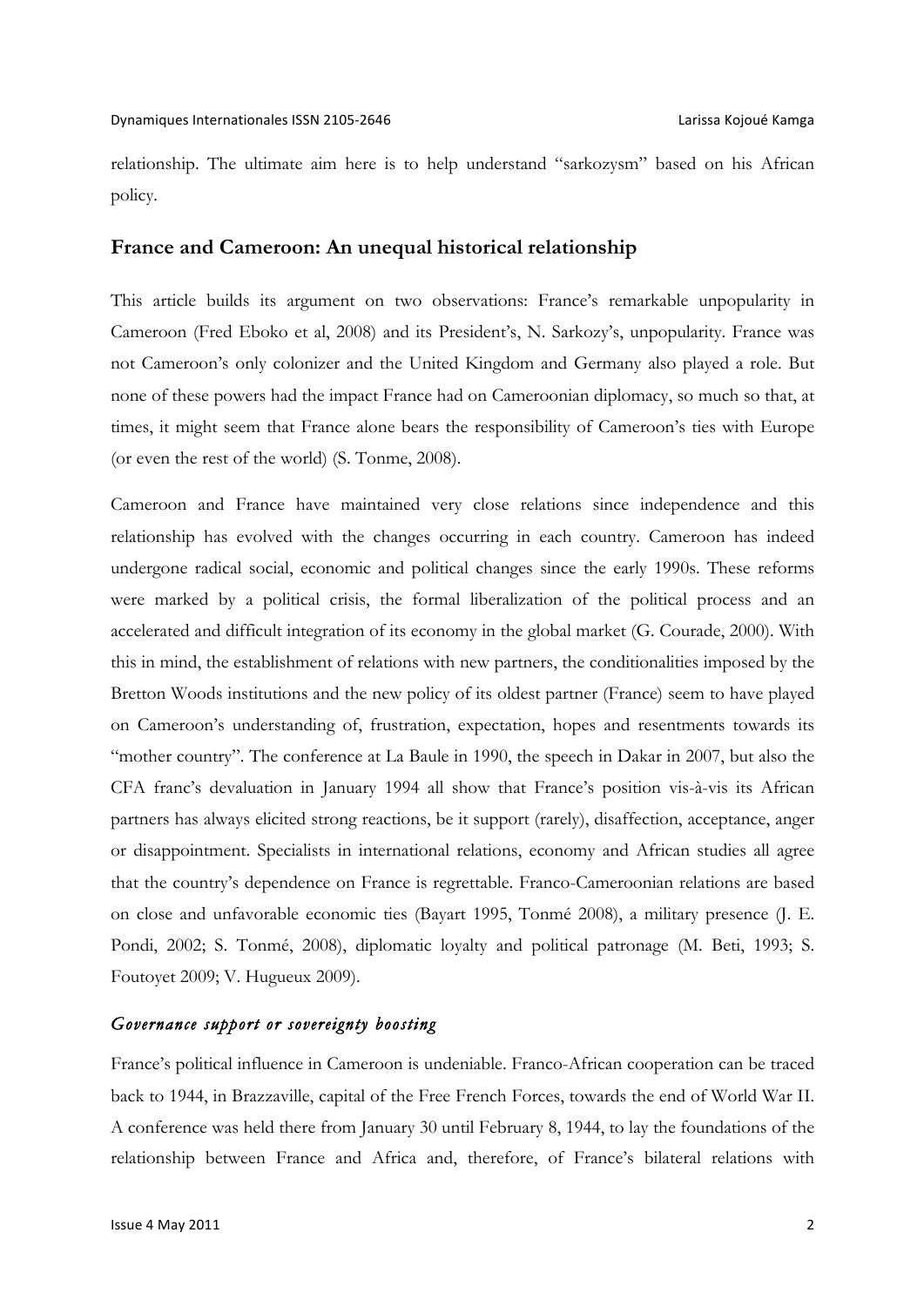Cameroon. This conference brought together administrative representatives of French territories in Africa and France's Commissioner on the Colonies, René Pléven. General De Gaulle, who chaired the meeting, laid the foundations for the French Union, an institution that embodied the common destiny of France and its former colonies that were renamed overseas territories. But many argue that this conference was a false start for decolonization.

With regard to Cameroon, the first texts governing its relations with France were signed on December 31, 1958, exactly 12 months before the country's declaration of independence on January 1, 1960. These texts have granted a special status to the Cameroonian territory<sup>4</sup> by granting it a certain degree of autonomy. But these were accompanied by conventions that reinforced France's control over the institutional process. According to the powers vested to him by the French Republic, the High Commissioner for the Colonies could nominate the Cameroonian Prime Minister and chose the local politician most likely to preserve French interests. But the agreement of December 31, 1959 on Cameroon's independence gave total autonomy (at least politically) to the country. This agreement has indeed given rise to a flourish of political activities in Cameroon, but it also has, at the same, led to a political deadlock as it was negotiated by "good students" in the eyes of the former colony, the political elite that took power after independence. As a consequence, France's policy in Africa was soon described as neocolonial.

The first criticisms of France's policy in Cameroon thus date back to independence. The second wave of criticisms can be dated back to the 1990s. At the time, Cameroon was opening up to democracy and the opposition and a segment of the public opinion complained about France's support to President Biya and its silence following incidents that marred the political process. Jean-François Bayart, specialist in Cameroonian politics and the relationship between France and Africa, noted that: *"He [Mr. Biya] is too shrewd a politician to ignore the fact that our [France's] regular admonishments do not outweigh the fact that we are determined at all cost to avoid a break between his country and the International Monetary Fund. And he could note with satisfaction that France continued to provide military support, limited but responsive and at no political cost, during the confrontation with Nigeria. This allowed him to cause his main opponent, Mr. Fru Ndi, to make a misstep, to abate the anger of the dissenting press and to nip in the bud the palace revolution that could have happened at the beginning of the year [1995]»* (J. F. Bayart, 1995).

 $4$  1957 decree on the matters under the French State's authority; December 30, 1958 ruling on the status of the Cameroonian State (trusteeship, among others).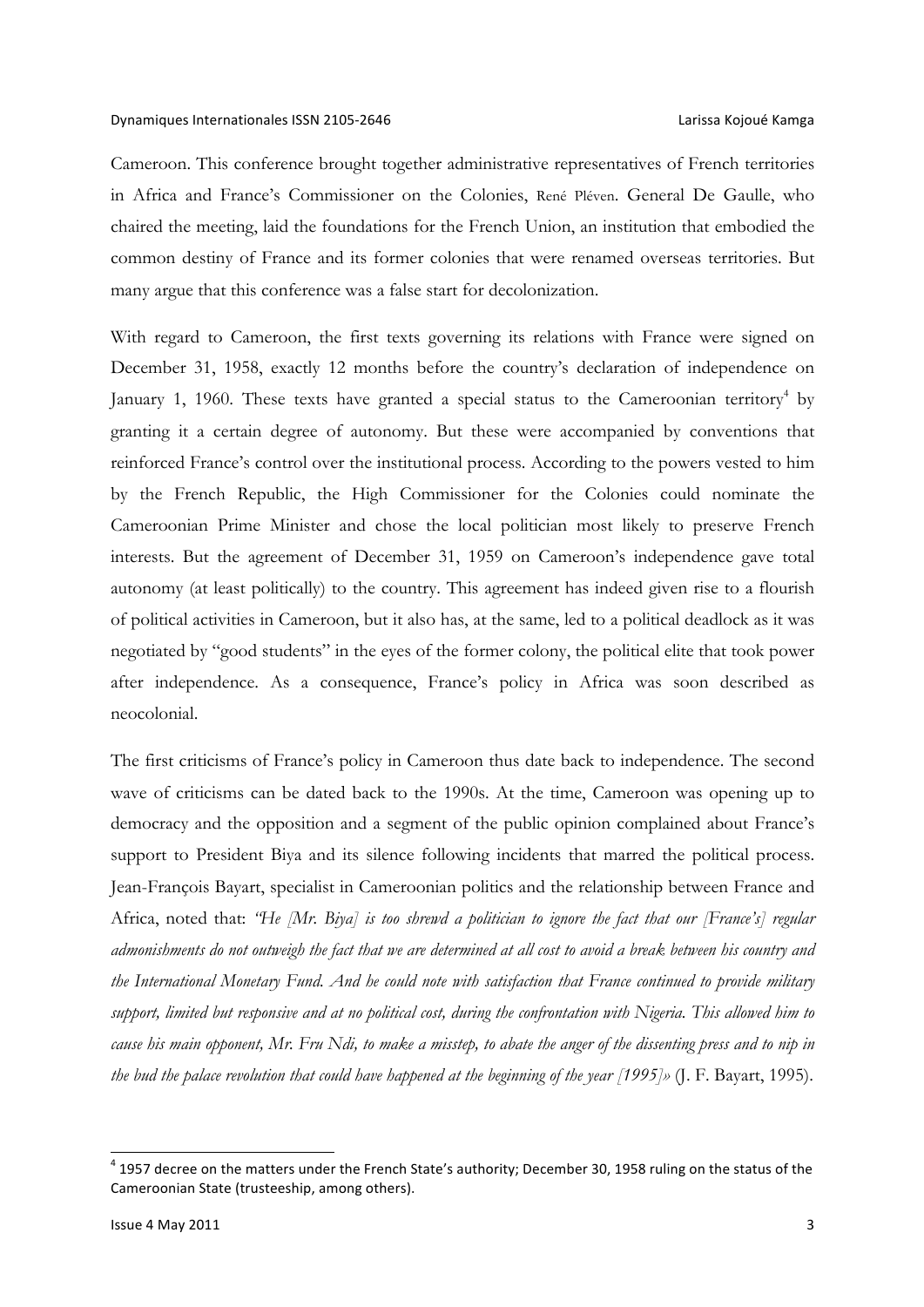The Cameroonian writer, Mongo Béti, also thought that Africa, especially francophone Africa, continued to fall into unprecedented decay above all because of "French cooperation". According to him, to preserve its dream of greatness, France ended up supporting dictatorships and one-party systems and blocked any attempt by African states to take ownership of their own development (M. Beti, 1995). Franco-Cameroonian cooperation, just like Franco-African cooperation, under the pretext of ensuring the future development of the continent would just be an anti-African mask that enables France to support dictators and other corrupt African leaders in order to defend its interests, however arbitrary they may be, at the expense of the African people. In this regard, France would then have also greatly contributed to the persecution of Cameroonian opinion leaders<sup>5</sup>.

France's defense and military cooperation agreements are the clearest sign of its sovereignty boosting policy. These agreements (the specific clauses of which still remain secret today) are based on a equivocation, deliberately kept alive by France, between the internal and external security of the Cameroonian state. The sole purpose of France's diplomatic-military action – training of army officers, technical assistance, capacity-building in the field of defense, etc. – would be to guarantee France's access to Cameroon's raw materials. This also justifies its intervention doctrine. Even though Cameroon does not have a French military base in its territory, the presence of French military officers in all army corps, even in the presidential guard, (J. F. Bayart, 1995) point to France's presence and profound influence in the Cameroonian territory.

### *Heavy economic domination*

Economic ties between France and Cameroon are marked by a very close historical relationship, starting from the Franco-British condominium until present times, as France remains a privileged partner of the Cameroonian economy. Many Cameroonians blame the upheaval in the economic and political life of the country on a fool's bargain and unequal representation.

The first economic agreements between France and Cameroon date back to November 1960, the year of independence. But economic exchanges between the two countries go far beyond that (S. Tchinda, 2003). Cameroon had good economic results thanks to high growth rates from the mid-1970s to the mid-1980s. Growth was moderate (4% between 1966 and 1976), but soared after the

 $<sup>5</sup>$  For instance, Félix Moumié was poisoned and died in Switzerland with the help of French secret service. He</sup> was one of the leaders of the Cameroonian independent party (Union of the Peoples of Cameroon) and one of the martyrs of Cameroonian independence, alongside Ruben Um Nyobé and Ernest Ouandié.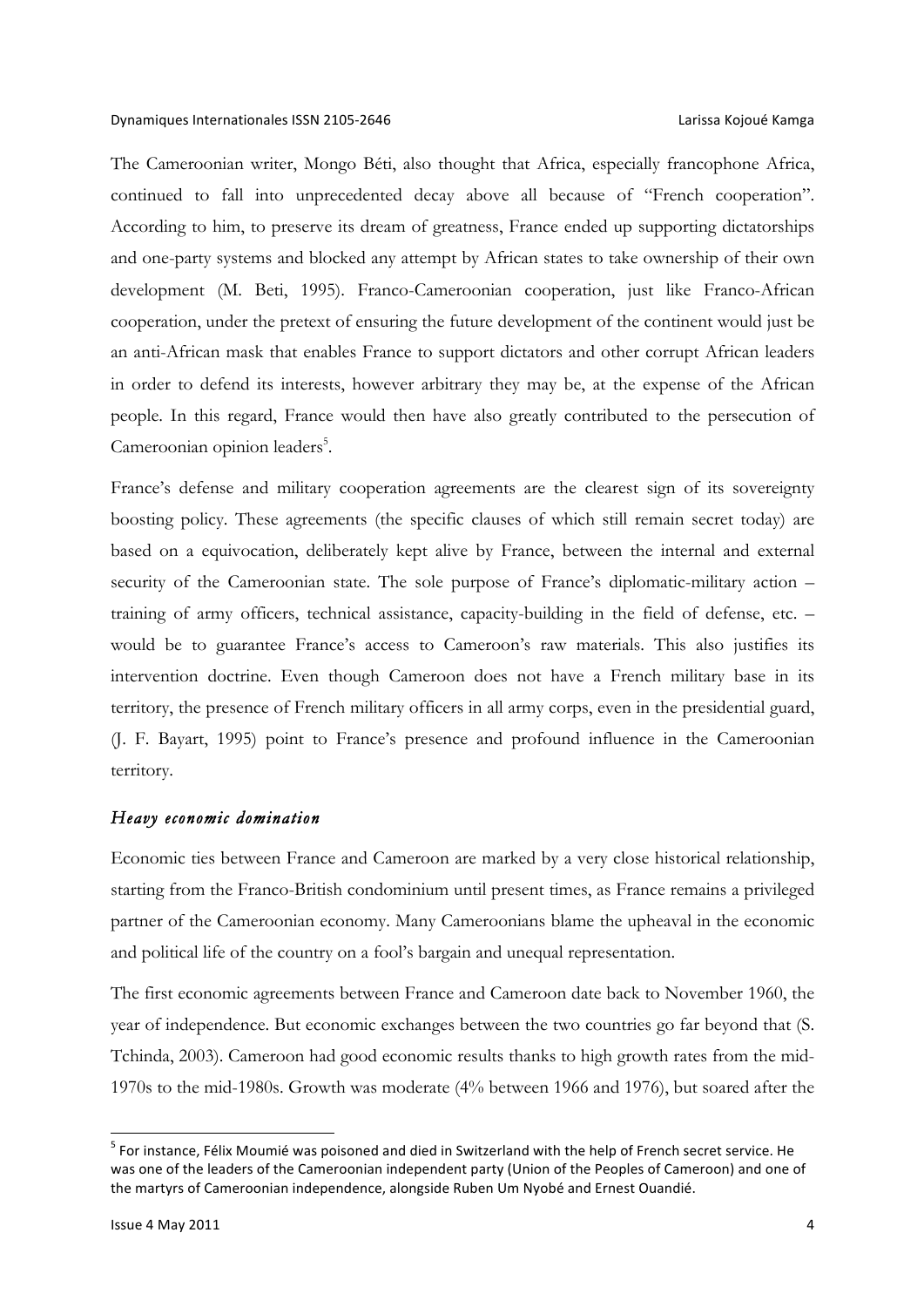discovery of oil fields. Between 1977 and 1985, the oil boom had an impact on the entire Cameroonian economy. Growth was around 10% from 1978 to 1980. It fell slightly between 1981 and 1985 with an annual growth rate of 8%. But the economic situation quickly deteriorated. Between 1985 and 1986, the growth rate, while remaining positive, weakened markedly and dropped to 4,5%. Oil production that increased by 32% every year between 1980 and 1985 stabilized. At the same time, agricultural production (20% of GDP) becomes cyclical and increases mores slowly. *"Since then, the Cameroonian economic situation has kept deteriorating. At first, export resources fell sharply. Between 1984/85 and 1987/88, following the dual shock of falling international prices and the depreciation of the dollar, the terms of trade collapsed (-30% in 1985/86, -25% in 1987/88 for all assets) and oil lost 65% of its value"* (J. J. Aerts et al, 2000)*.*

The Cameroonian government is taken by surprise and is not prepared to respond to this change in its economy and at the international level. This marks the beginning of an economic depression accompanied by social unrest that lasted throughout the 1990s and profoundly transformed Cameroonian society. The first structural adjustment policies led to a tightening of public expenditures, notably reduced investments in basic infrastructure. Debt, both internal and external, is driving the economy to ruin and, after initial resistance, the country agrees to implement a Structural Adjustment Program (SAP).

The brutal economic changes imposed by the SAP resulted in severe psychological and political traumas and greatly damaged the relationship between France and Cameroon. These changes have been experienced as a setback and Cameroonians thought France was backpedaling from its commitments. France was accused of having left Cameroon and of letting the Bretton Woods institutions impose harsh terms when it could have intervened to defend the interests of its longstanding ally. Cameroonians still have not realized that, despite a history of shared hopes and promises, actual achievements are hard to find, pointing once again in the direction of a fool's bargain. According to one understanding of Franco-Cameroonian economic ties, France is accused of profiting from the strict financial and economic constraints imposed on the country (F. Eboko et al, 2008). This logic can be found both in the past and the present with the significant presence of French companies on the Cameroonian territory and an old official development assistance policy.

The devaluation of the CFA franc in 1994, in line with the recommendations of the Bretton Woods institutions, caused a more painful and long-term break. Despite the reluctance of the Cameroonian head of State and of other African statesmen, the devaluation was dealt with briskly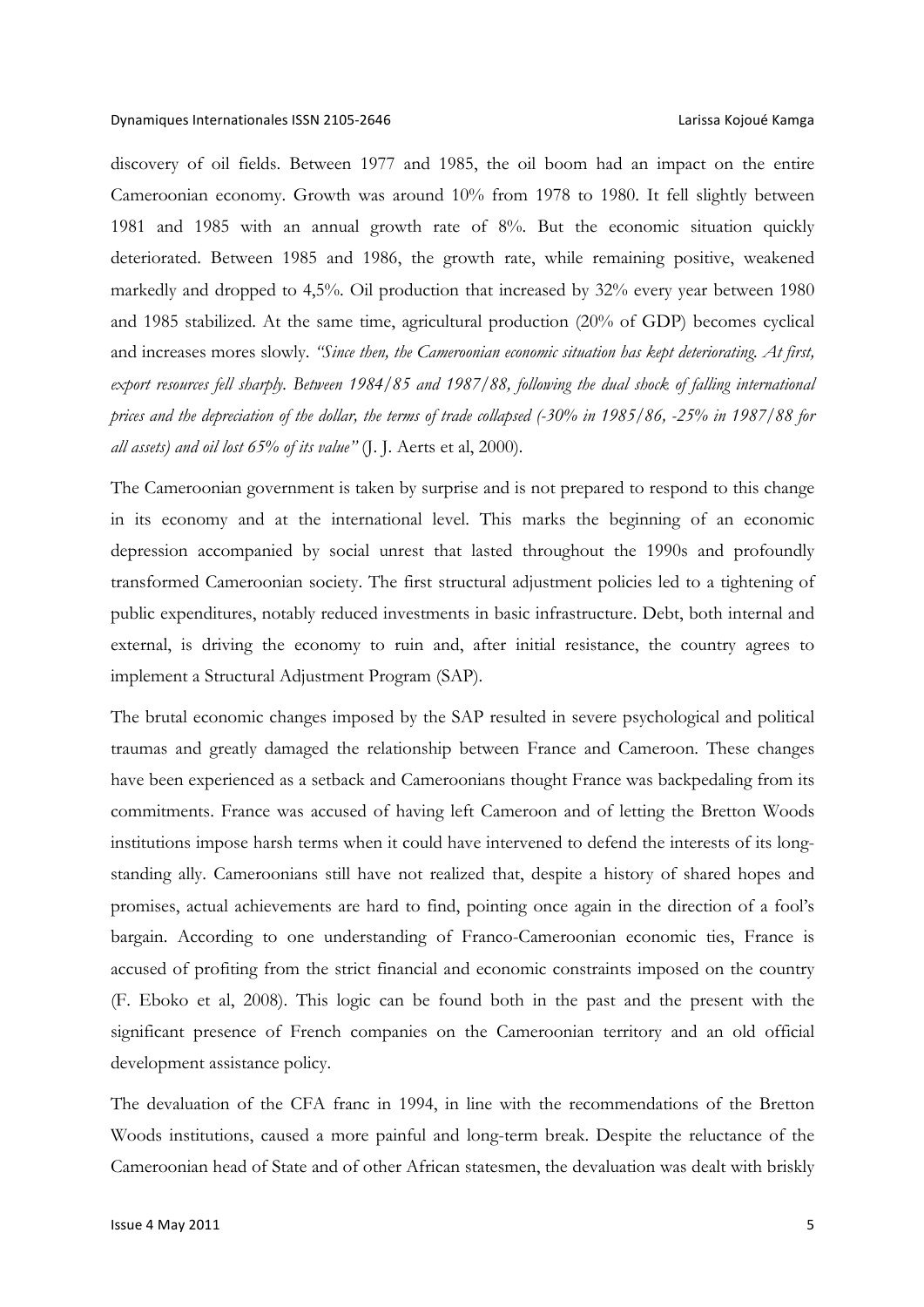with the help of the French Treasury. The price of imported products (especially of medicine) doubled and, at the same time, salaries dropped and employment was cut. This was one of the most immediate and devastating consequences of the devaluation. It also doubled the country's external debt and cut in half French public aid. Already a serious problem before the devaluation, the service of the debt became intolerable.

### *France in Cameroon: between rejection and the need for greater involvement*

Today, Franco-Cameroonian cooperation is based on a Partnership Framework Document (PFD) and represents 713 million Euros for the period 2006-2010. This PFD relies heavily on an innovative mechanism, the Debt Reduction Contract (DRC), of 537 million Euros signed in 2006 following the implementation of the Heavily Indebted Poor Countries (HIPC) Initiative, the same amount disbursed during the implementation of the HIPC Initiative. The DRC rescheduled the repayment deadlines for Cameroon's debt towards France for 2006-2010 and refinanced the debt by providing grants. This new economic tool is one of the most important official development assistance (ODA) programs ever implemented by France. J. F. Valette, former French ambassador to Cameroon (2003-2006) declared in an interview on France's contribution to development in Cameroon: *"What struck me the most is the number of facilities and infrastructure that France either helped build, finance or maintain in Cameroon […] The bridge on Wouri built in 1956 was restored with French resources first by a Togolese contractor, then by French companies. The road between Gabon and Equatorial Guinea was financed by France. The bridge of Makabaye was also financed by France and built by a French company. […] Today, France is increasingly acting within the European framework. It is important to note that, today, after France, one of the main donors to Cameroon is the European Development Fund that intervenes notably in the road sector. The majority of the road network in Cameroon was financed by Europe, with a 25% contribution by France. People don't know that"6 .*

Indeed, despite the generally positive assessment of the DRC, reservations about its implementation still stand. People feel that the French government is only *pretending* to help the Cameroonian economy to take off by financing diverse projects, but that in reality France ensures that very little is left up to Cameroonians themselves<sup>7</sup>. France is systematically compared to the country's new economic partners to prove the point that it is not the only partner and that others might have more to offer.

<sup>&</sup>lt;sup>6</sup> "Le Cameroun tel qu'il va: le regard de JF Valette", Cameroon Tribune, Yaounde, September 11, 2006<br><sup>7</sup> Most projects are implemented by French companies or by companies with ties to France (like the Bolloré group).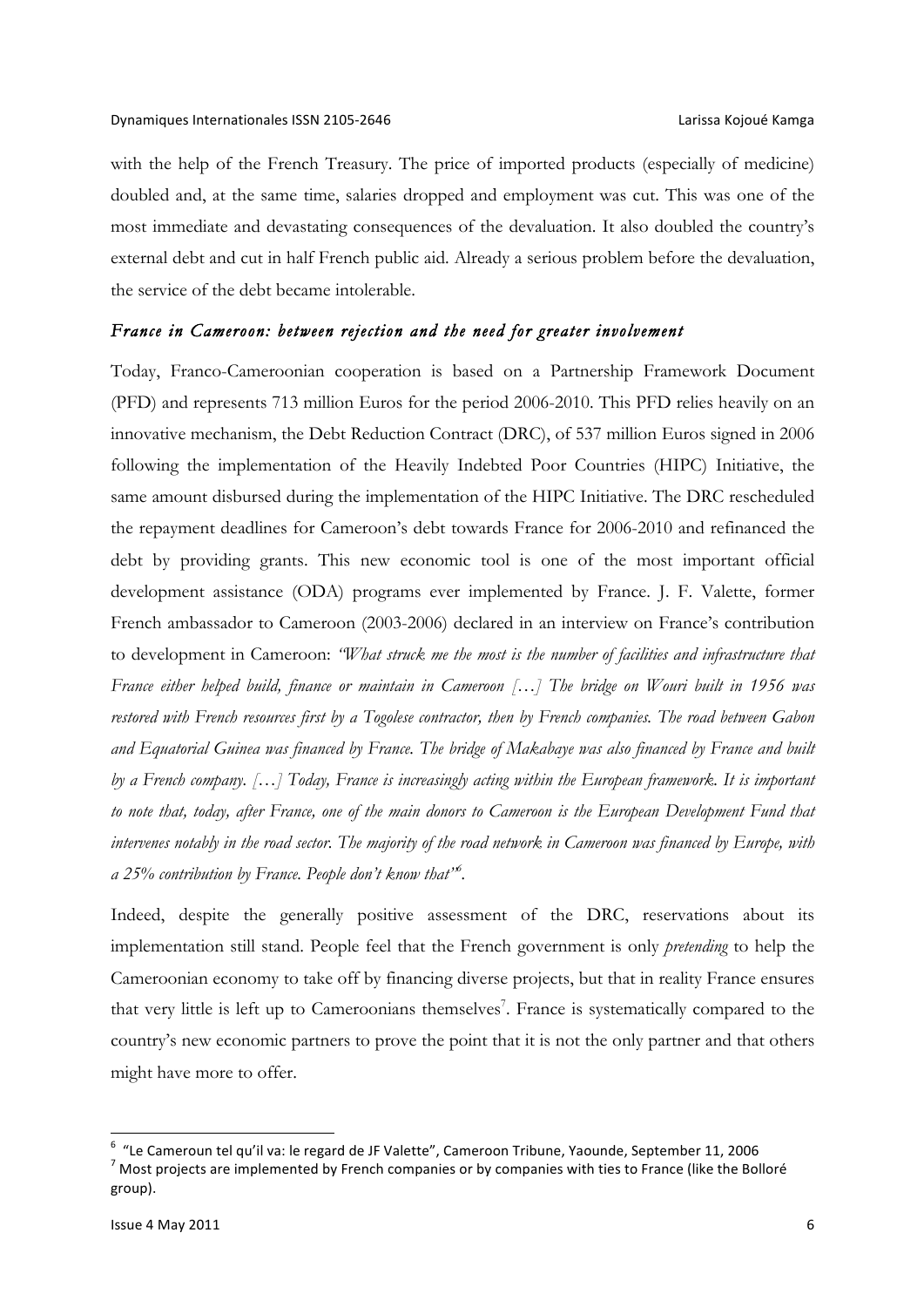However, most Cameroonians recognize as a fact that France is the first economic partner of their country. This ambiguous position is highlighted by the fact that "other partners" are put forward as valuable interlocutors<sup>8</sup>. We are referring here to an idea of Fred Eboko et al.: "it is *worth noting the relative ambiguity of sentiment between the declared satisfaction about the existence of new partners and the fact that France's is accused of not being visible or present enough, as if criticizing France's 'domination' did not mean that France should be less present and visible compared to other partners"* (F. Eboko et al, 2008). The reason behind this ambivalence can be found in the strong historical ties between Cameroon and France that do not exist with other partners and in the fact that French presence and engagement in Cameroon is both familiar and expected.

## **Nicolas Sarkozy and Paul Biya: France and Cameroon falling out of love?**

On the international diplomatic scene, personal relations between heads of State are critical (H. Charrette De, 2008). It is with this in mind that all African presidents have tried, since independence, to maintain a special relationship with their French counterparts. For these African statesmen, maintaining a close relationship with the French head of State was a way to guarantee their hold on power and to increase their international respectability. This is the reason why French heads of State have been received with pomp and splendor during their trips to the continent, a welcome that stands in sharp contrast with the simplicity and sobriety of their visits in Paris. One only needs to look at the recent short visits of President Sarkozy in Senegal, Niger, Congo or Gabon. Indeed, a visit by a French President is considered an honor and lends political credibility both inside and outside the country. So why has President Sarkozy never traveled to Cameroon? What is the best way to describe his relationship with the Cameroonian head of State?

### *P. Biya: a discrete pilot*

The Cameroonian President, whose real name is Paul Barthélémy Biya'a Bi Mvondo, was born in 1933 in southern Cameroon. After completing his primary and secondary education in Cameroon and his higher education in Paris (Sorbonne University, Sciences Po Paris, Institut des Hautes Etudes d'outre mer) from 1960 to 1963, he held his first government job in 1962 as chargé de mission in the Office of the President of the Republic. In 1975, he became Prime Minister and

 $8$  The projects implemented by certain partners are very visible for the population: the "Chinese hospital", the "Japanese school", etc.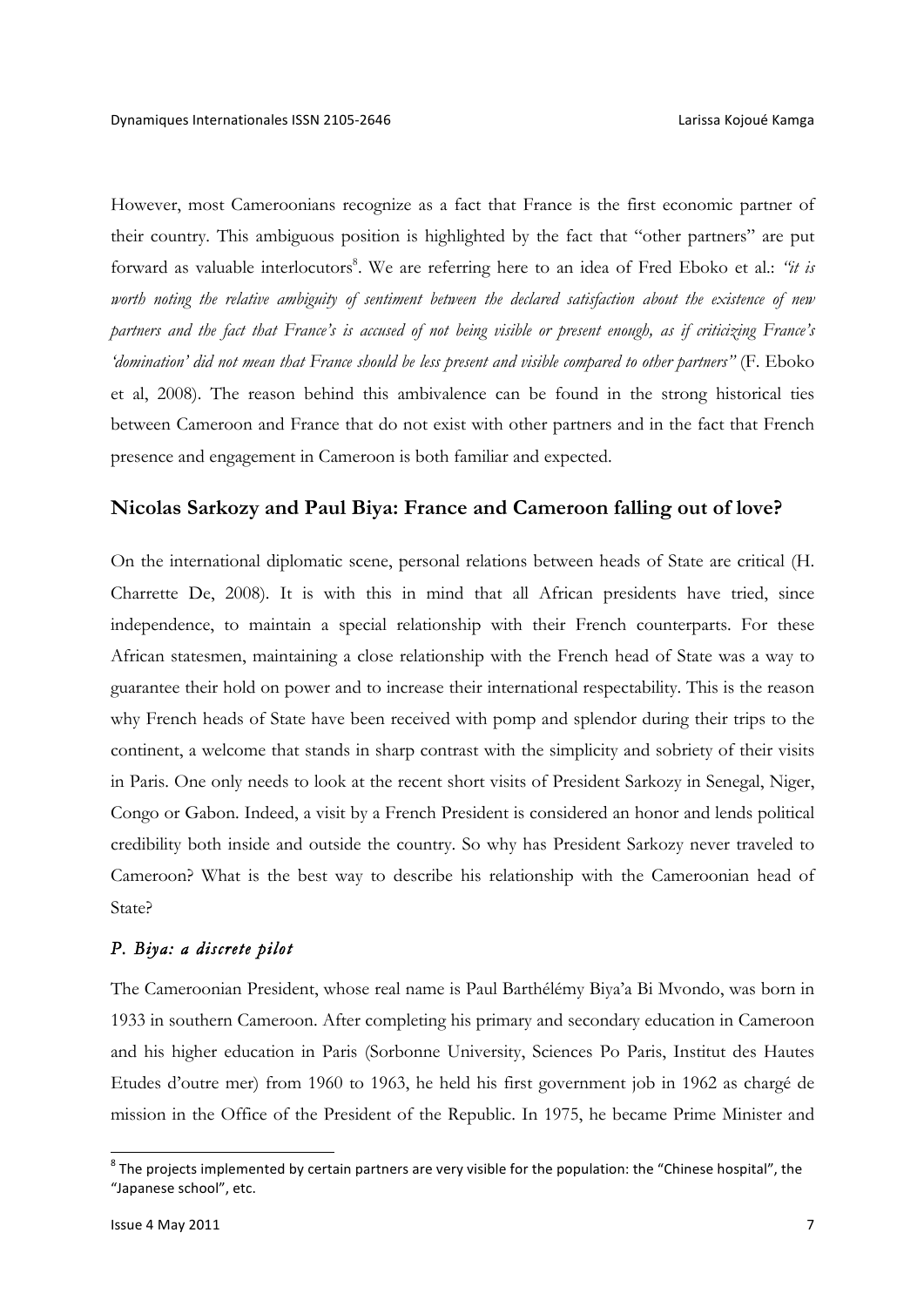replaced Ahmadou Ahidjo who resigned the presidency. He was reelected three times as President of the Republic in 1991, 1997 and 2004 and he is also the President of CPDM (Cameroon People's Democratic Movement), the ruling party since 1985<sup>9</sup>.

P. Biya's presidency has been marked by turmoil of the sort few other politicians today can survive. In 1982, Paul Biya decided to open up the economy and to relaunch the democratic process. But, following an attempted coup d'état in 1984, a chaotic democratic transition in 1991 in a context of civil disobedience (operation "ghost towns"), food riots and rumors about his death, President Biya's action was governed by two factors: a chronic economic crisis and his desire to assert his power. His unpredictability, his taste for secrecy and the fact that his trips outside the country were a closely guarded secret have earned him a reputation as a "sphinx" or an "invisible man". This can easily be explained. At the national level, the President of the Republic makes very rare public appearances and only addresses the nation on very formal occasions: on February 11, Youth Day and on December 31 for the President's New Year's Eve wishes. Many Cameroonian citizens were surprised by the President's interview on France 24 in October 2007 during a brief visit to Paris to meet with N. Sarkozy. President Biya's last televised interview dated back to 1985. Could this "feat" be attributed to his desire to find common ground with the new French President?

After 28 years in office and 48 years on the political scene, P. Biya's experience cannot be questioned. A *protégé<sup>10</sup>* of France, P. Biya has nevertheless been able to establish relationships with other partners. It is within this context that his support to the U.S. government's decision to invade Iraq in 2003, despite France's opposition, should be understood $^{11}$ . Paradoxically, by coming out of the shadows for an interview with a French television channel during an official visit in 2007, he seems to want to get off on the right foot with N. Sarkozy, a new President he *still has not met*. President Biya makes very rare appearances on Cameroonian or foreign television (national day on May 20, presentation of credentials by foreign diplomats, official visits, international summits like France-Africa summit or the Francophonie summits, etc.). This "invisibility" in Cameroon and his numerous trips abroad have strengthened his image of a "vacationer in power" for many Cameroonians. A lot of ink has been spilled over the much

 $9$  Formerly known as CNU (Cameroon National Union)

<sup>&</sup>lt;sup>10</sup> France's support following the attempted coup d'état in 1984, during the border dispute with Nigeria about the Bakassi peninsula, France's silence after the contested presidential elections of 1991 that were followed by riots, etc.

 $11$  At the time, Cameroon was President of the UN Security Council. Biya was received at the White House by G. W. Bush.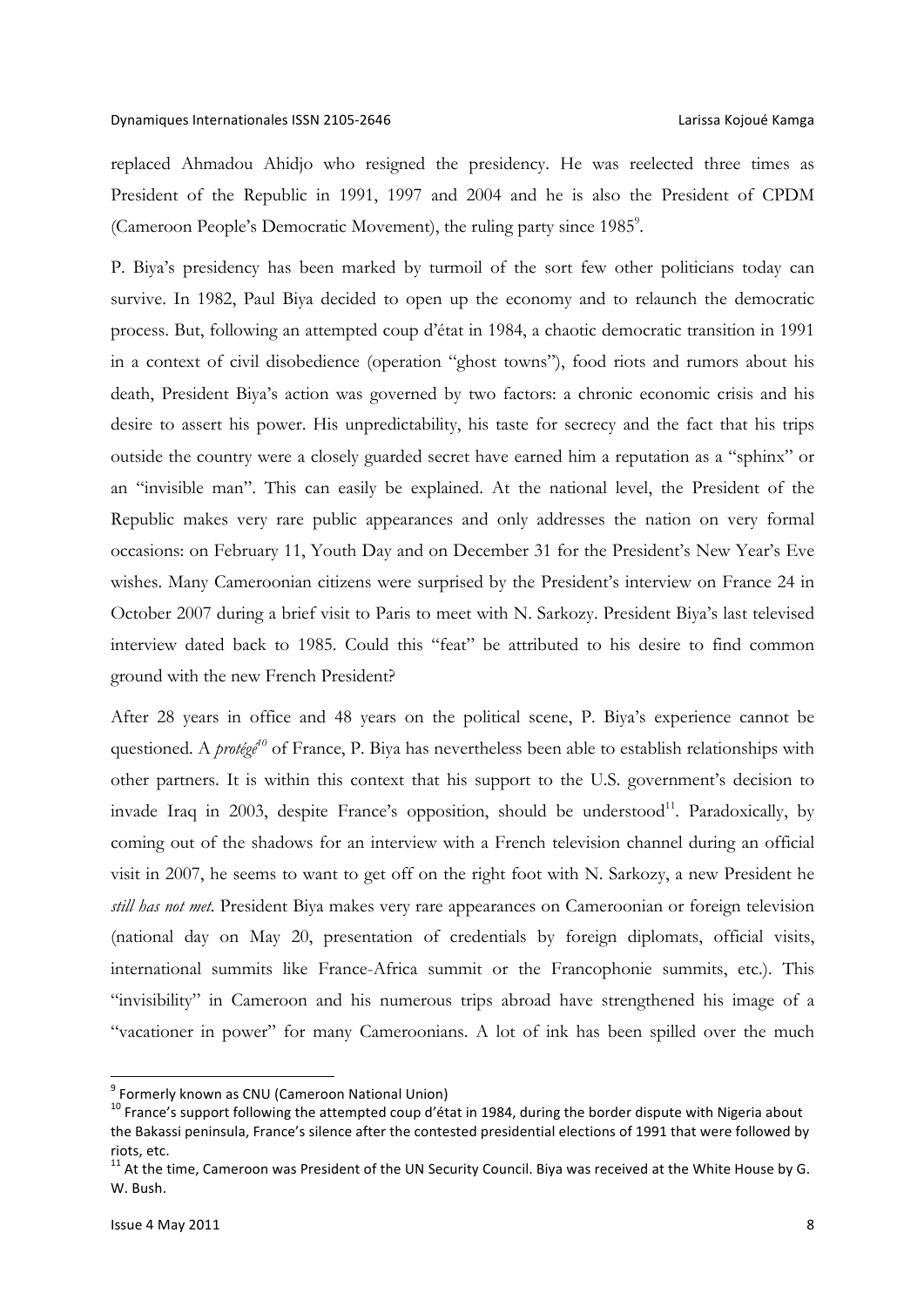talked about constitutional review he ordered in 2008 in order to be able to stand for election in 2011. This explains in part the impression at the international level that P. Biya has been running the country with an iron fist for 28 years and that he has discreetly made sure that he would be able to stay in power.

## *"N. Sarkozy is everywhere …" except in Cameroon*

The positions taken by N. Sarkozy during his presidential campaign, the first months of his presidency and even during his tenure as Interior Minister were meant to launch a new "political era". Out of his intransigence, pragmatism and activism, "sarkozysm" was born, N. Sarkozy's presidential policy, a Euro-Mediterranean liberal model in rupture with the methods of the past, a model that extols work, a mix of liberalism and open Atlanticism<sup>12</sup>. But, for some critics like P. Rosanvallon, *" sarkozysm is neither a doctrine nor a policy: it is a perpetual attempt to adapt opportunistically to reality"*13.

Nicolas Paul Stéphane Sarkozy de Nagy-Bosca was born in 1955 in Paris. After studying law and political science, he got involved in politics very young (21 years old) and joined the RPR (Rassemblement pour la République), today's UMP (Union pour un Mouvement Populaire). In 1983, N. Sarkozy became France's youngest mayor when he was elected as mayor of Neuilly-surseine where he proved himself. He then climbed the ranks of his party and became Minister of the Budget and Spokesman of the Government of Balladur. He decided to support Balladur in 1995 against Chirac and the victory at the polls of the "plural left" made him disappear from the French political landscape until 2002. Elected as deputy with the highest number of votes compared to other deputies from his party, he supported J. Chirac's reelection bid and became Minister of the Interior, Internal Security and Local Freedoms. He gained influenced at the national level while, at the same, becoming very unpopular in Africa<sup>14</sup>. Once elected President of the Republic in 2007, he resigned as president of his party for impartiality's sake.

During the first months of his presidency, the candidate who campaigned on the idea of "rupture" wants to match words with deeds. He is very active at the national and international levels. At the national level, President Sarkozy is present on all fronts: economy, health, security,

<sup>&</sup>lt;sup>12</sup> http://fr.wikipedia.org/wiki/Sarkozysme<br><sup>13</sup> « Pierre Rosanvallon: "L'échec du sarkozysme, la panne de la gauche" » [archive], Mediapart, September 17, 2010.

 $14$  He was criticized at the time for his strong-arm immigration policy and his attitude towards the youth of the suburbs of predominantly African and Arabic descent.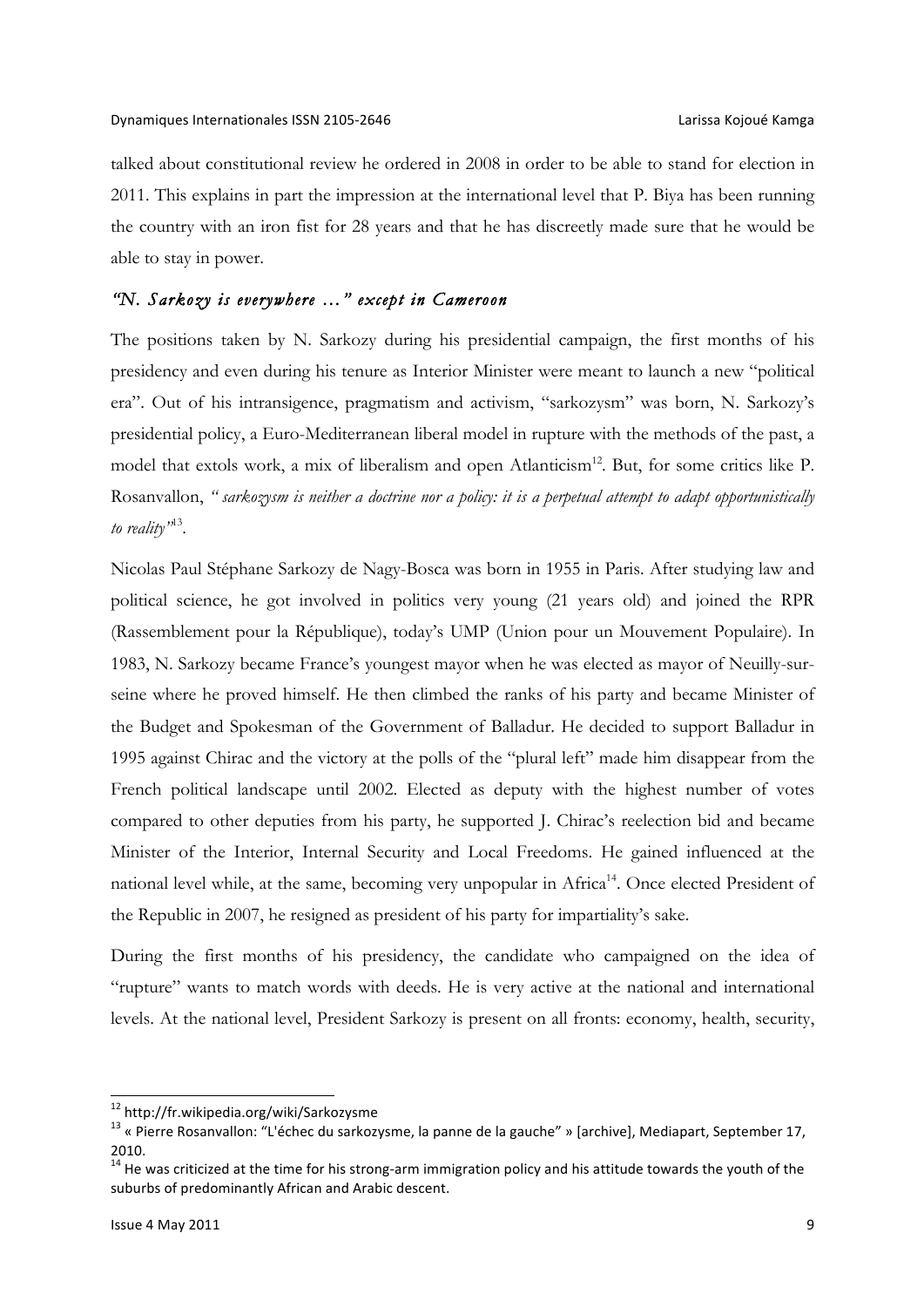transport, education, justice, employment,  $etc^{15}$ . He regularly gives interviews to journalists, organizes press conferences, visits sites on the ground (companies, high schools, hospitals, construction sites, etc.), speaks directly to the people, even reacts when he is called out or personally insulted. At the international level, his ambitious program of "rupture" has made a deep impression. Key to his success, this rupture was everywhere visible. He burst onto the international scene with a lot of media hype around his role in the release of Ingrid Bettancourt who was held hostage by the FARC in Colombia, the release of the Bulgarian nurses, the rapprochement of France with the United States, his attempt to change the status quo with Israel, his firm stance on the Franco-African relationship, the open door policy towards China, frequent contacts with the Near East, the Middle East and the Mediterranean, France's growing leadership in Europe and its greater role in NATO's integrated military command, etc., N. Sarkozy is literally bubbling with energy, to the point that people might think he is a little bit too "agitated".

## *Two personalities at odds*

To say the least, N. Sarkozy is everywhere. He is hyperactive and his dynamic and direct approach stands in sharp contrast with President Biya's remarkable discretion. They belong to different generations and have opposite communication styles. The official diplomatic relationship between the two men seems very impersonal, almost cold. In Cotonou, in 2006, N. Sarkozy declared that: *"relations between modern States should not depend on the quality of the personal relationship between heads of State (…)".*

The French President's ignorance about African issues is not the sole explanation, but is clear that, for him, his relationship with the Cameroonian head of State is not vital. It is probably for this reason that his visits on the African continent are so rare and brief. Perhaps this is also why he never traveled to Cameroon despite President Biya's repeated invitations. Perhaps it is because of this frosty relationship that President Biya, during an official visit in Paris, decided to spend a day in Bordeaux with J. Chirac's former Primer Minister, A. Juppé<sup>16</sup>? It should be recalled that President Biya had snubbed N. Sarkozy by first meeting A. Juppé. Is it because they lack political affinities? If one digs deeper, one might even wonder why a President of the Republic like P. Biya decided to take the TGV to do the round trip Paris-Bordeaux-Paris? Was it because of the

<sup>&</sup>lt;sup>15</sup> For further information about N. Sarkozy's domestic policy, see the site of the Office of the President of the Republic: *www.elysee.fr*<br><sup>16</sup> A. Juppé traveled several times to Cameroon in 1985, when P. Biya became the President of his newly

founded party. In May 2010, at the international conference (Africa21) organized by Cameroon to celebrate the fiftieth anniversary of its independence, he was welcomed "like a head of State" according to the local media. When President Biya came to see him in 2007, Juppé was a probable candidate for the elections in 2011.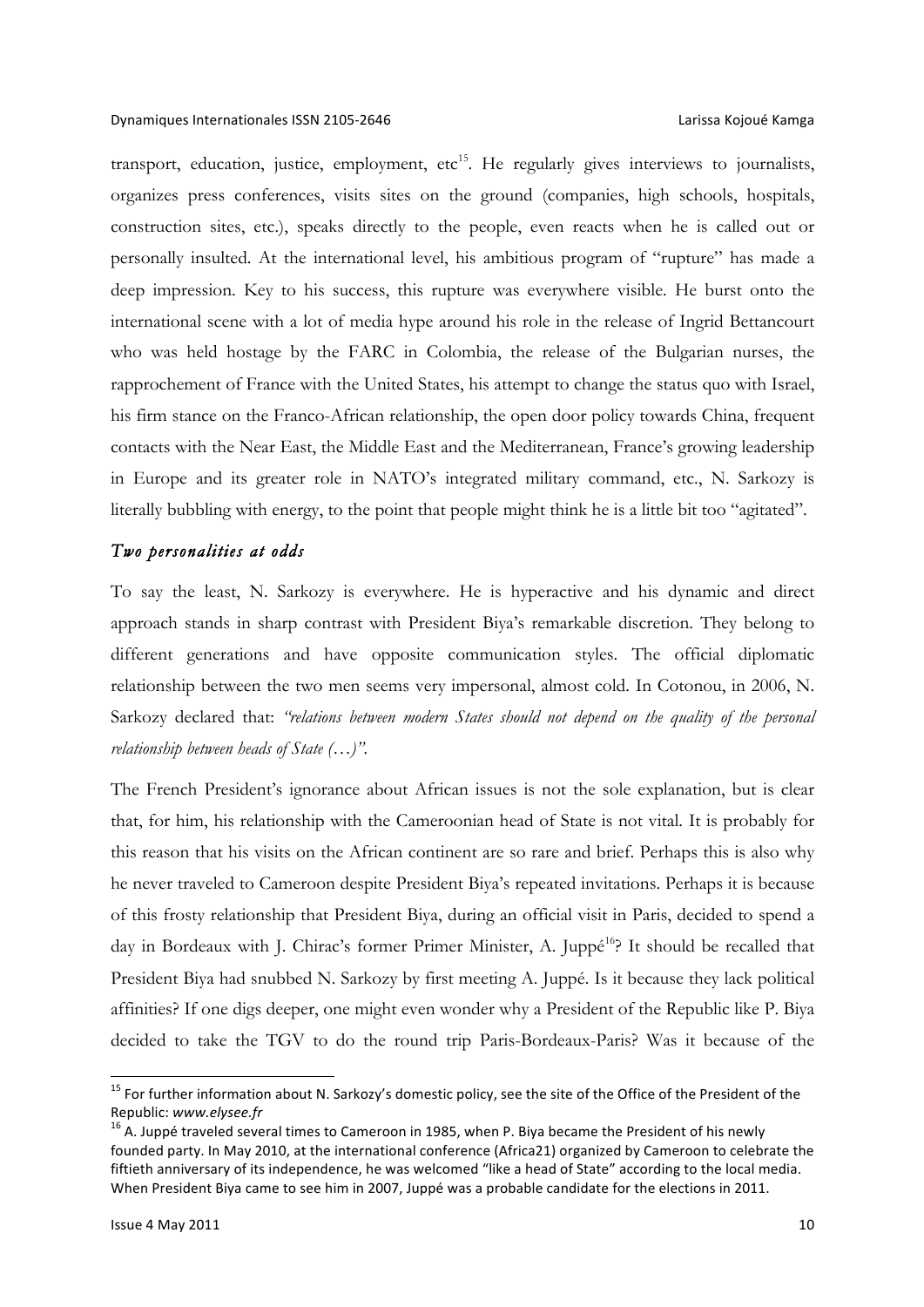economic crisis? Was it simply a problem of logistics or was he returning a favor? If it were not for the fact that he is the most senior head of State in francophone Africa, would P. Biya still be welcome in France?

While their personalities and styles may differ, they still have one thing in common: unpredictability. It is difficult to uncover the main lines of both presidents' foreign policy. The French President is known for having criticized China and then inviting its President in France and the Cameroonian President is known for his open support to France while, at the same time, voting in favor of the war in Iraq and hosting the second largest U.S. embassy in the world. The list does not stop here. Nevertheless, formalism and respect seem to be the hallmarks of the token diplomatic relationship between the two men. It is also worth recalling that, at the France – Africa summit, during the ceremony of July 14 or at the Francophonie summit, President Biya was asked to speak in the name of the African heads of State and was seated on the President's right. In our opinion, these highly symbolic gestures are simply linked to his status as most senior francophone African head of State. If it is indeed true that Cameroon holds an important place for France in Africa, the country and its President do not seem essential to N. Sarkozy's foreign policy in Africa. What can we learn, based on their relationship, about N. Sarkozy's African policy?

# **The place and role of Cameroon in Nicolas Sarkozy's foreign policy in Africa: Keeping Cameroon at arm's reach?**

Cameroon is an important player on the African scene. The country is not only an important economic partner in Central Africa, its political stability and the credible leadership of President Biya are key factors for France's future relationship with Africa.

## *A strategic zone*

Geographically, Cameroon occupies a strategic position from France's point of view. It is not only an economic power within the Central African region, it is also strategically important because of its relative political stability and of its proximity to the French military bases in Gabon, Chad and the Congo. Cameroon also profits of its proximity to Anglophone Nigeria, one of France's most important partners in Africa that exports oil and minerals, but is also regularly plagued by political infighting. Compared to Nigeria, Chad or the Central African Republic, the absence of war and political turmoil in Cameroon ensures the safety of its people and of French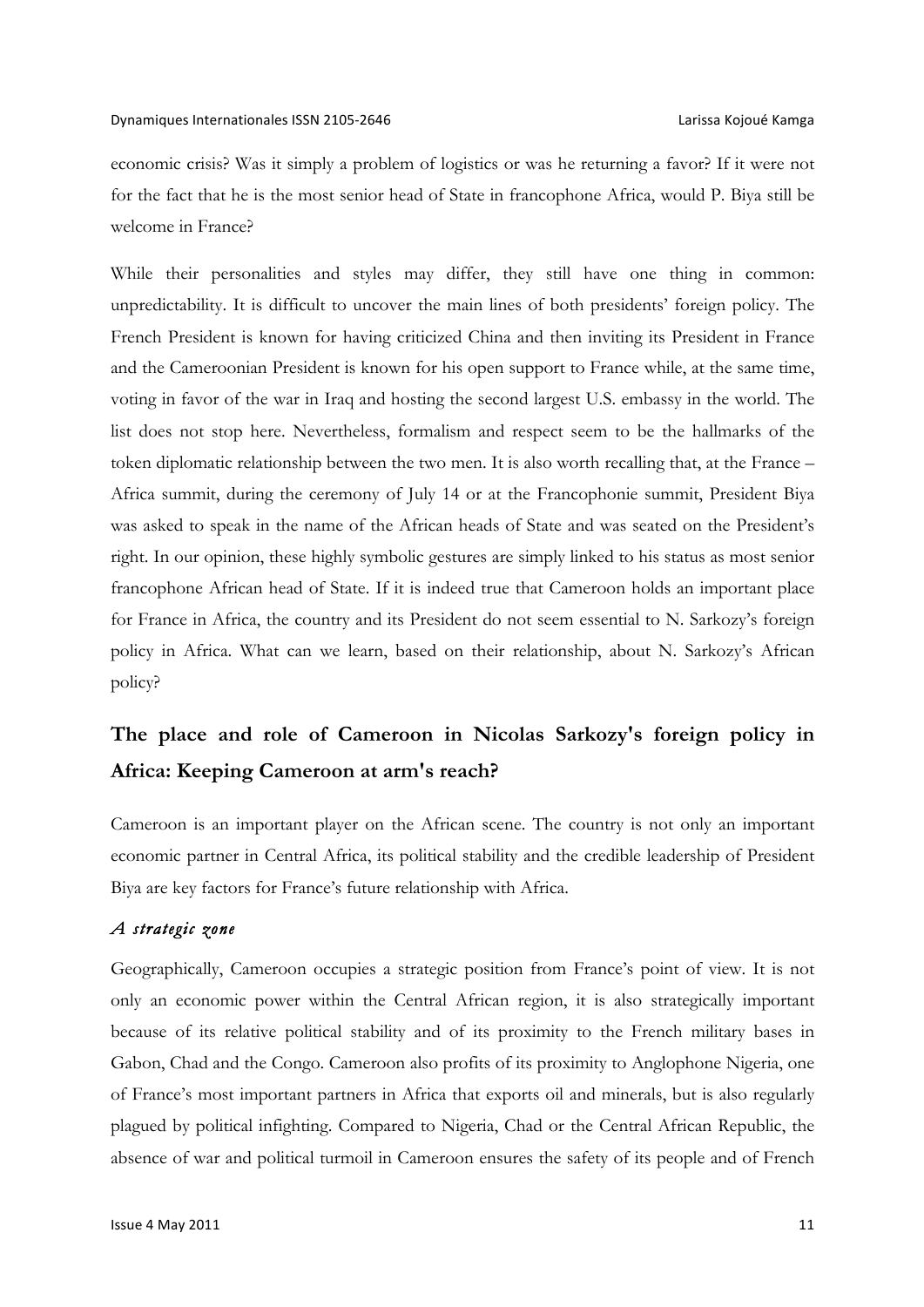investments in the sub-region. This political stability<sup>17</sup> is both useful and beneficial for France as it enables it to preserve its military and economic interests.

Military cooperation between France and Cameroon is based on a military cooperation agreement and a defense agreement signed in 1974<sup>18</sup> and revised on May 21, 2009. N. Sarkozy had promised during his presidential campaign to review France's defense agreements with some of its former colonies and this promise was at the center of France's new African policy, outlined in February 2008 in Cape Town. The defense agreement was revised in order to reorganize the French military presence in Cameroon and to institutionalize its operations in a more concerted and transparent manner. In Cape Town, President Sarkozy declared that: *"France's military presence in Africa is still based on agreements dating back to decolonization, more than 50 years ago! (…) What was done in 1960 does not mean the same thing today"19.* The French Prime Minister, François Fillon, came to Cameroon last May to sign these agreements of the so-called "new generation", among other things.

Despite obvious problems (corruption, weak institutions, etc.), the Cameroonian State has remained stable, which makes the emergence of conflict less likely following an internal crisis or even an external shock. So to speak, Cameroon has no known ties to the armed groups active in the conflicts that plague its neighbors (Chad, CAR, Congo, Nigeria). Many senior State officials have constantly called for unity and demonstrated that they wanted to avoid the disintegration of the State, whether to protect their personal interests or that of the country or regime (probably a combination of both)<sup>20</sup>. Cameroon is setting itself up as a haven of stability in Central Africa and as a business-friendly country.

# *Privileged access to raw materials*

Cameroon is not just a stable country, it also guarantees to France, its main economic partner, a privileged access to raw materials. With about 140 subsidiaries of French companies in Cameroon, France is one of the major foreign investors in the country. The French groups have

<sup>&</sup>lt;sup>17</sup> A conflict could however arise as the 2011 presidential elections draw near.<br><sup>18</sup> The first agreements were signed even before. On November 13, 1960, Cameroon and France signed an agreement on technical military assistance to the Cameroonian armed forces, a convention on the role and status of the French military mission in Cameroon and a defense agreement. All these agreements were part of the wider Framework of the "Cooperation Agreements" between France and Cameroon.<br><sup>19</sup> Available at www.Elysee.fr, click on "international-Afrique-discours du cap"

 $^{20}$  Because of this reputation, Cameroon is the only African country that welcomed eminent personalities like Pope John-Paul II (twice) and Pope Benedict XVI (once).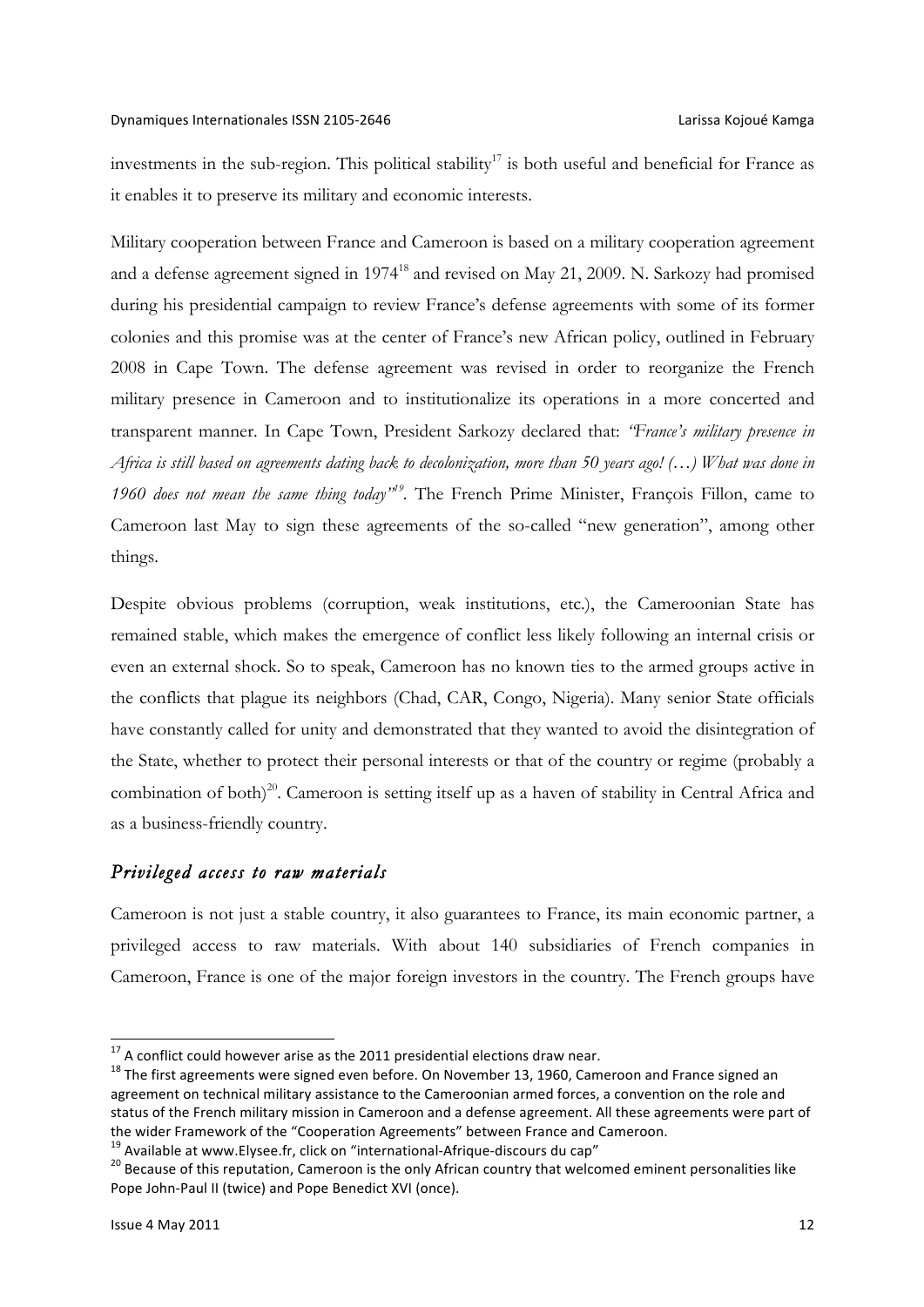invested in the oil sector, the agro-industry, cement, timber, construction, telecommunications and logistics.

Trade between France and Cameroon went down for a few years, before recovering, and now represents over one billion Euros<sup>21</sup>. France's market share in Cameroon is thus quite stable, despite the irruption of new actors like China, Japan and the United States. France takes in 11,9% of Cameroon's exports, including crude oil, aluminum, timber, banana and rubber. Oil represents 30% of French imports from Cameroon. Within Europe, France alone buys 40 to 50% of all the products sold by the country (R. A. Tsafack, 2009). If France's imports are close to the Chinese, Dutch or Spanish performance, it still exports more than of its competitors with 21,03%, staying ahead of Nigeria (10.79%), China (10.25%), or Belgium (6.62%) and the U.S.  $(4.31\%)^{22}$ . Cameroon imports capital goods (machines, electrical equipments, transport, fuel) and consumer goods (wheat, flour, etc.). France thus remains Cameroon's first trading partner, followed by China and Belgium. The French group Bolloré had most of its turnover in the country. According to a study entitled "*Cameroon: Vincent Bolloré's Black Empire"* prepared by journalist Benoît Collombat and aired on France Inter<sup>23</sup>, the Bolloré group controls the port of Douala, the railroads, maritime transport, transit, and forest resources and has a monopoly on trade in products such as rubber, palm oil or banana.

Cameroon is the largest recipient of French official development assistance. This significant assistance, even though it is now declining and has been Europeanized, barely conceals the fact that what is at stake is the preservation of French influence in all its forms. In this regard, France is clearly able to influence the European Union's policy in Africa.

One thing stands out of the above description of the ties between France and Cameroon: N. Sarkozy was never personally involved<sup>24</sup>, leaving his staff to implement his policy of rupture. Considering the French President's energy and his determination to defend his reforms, one wonders why no such dynamism can be found in the relationship with Cameroon and Africa.

 $^{21}$  http://www.diplomatie.gouv.fr/fr/pays-zones-geo\_833/cameroun\_361/france-

cameroun\_1114/index.html#sommaire\_2<br>
<sup>22</sup> https://www.cia.gov/library/publications/the-world-factbook/geos/cm.html (2009)

 $^{23}$  This report can be found on France Inter's website. The program aired on March 29, 2009 and was presented by Lionel Thompson and Pascal Dervieux: "Cameroon: Vincent Bolloré's Black Empire".

<sup>&</sup>lt;sup>24</sup> The only exception being his personal involvement in *Zoe's arch* affair, in disregard of Chad's national sovereignty.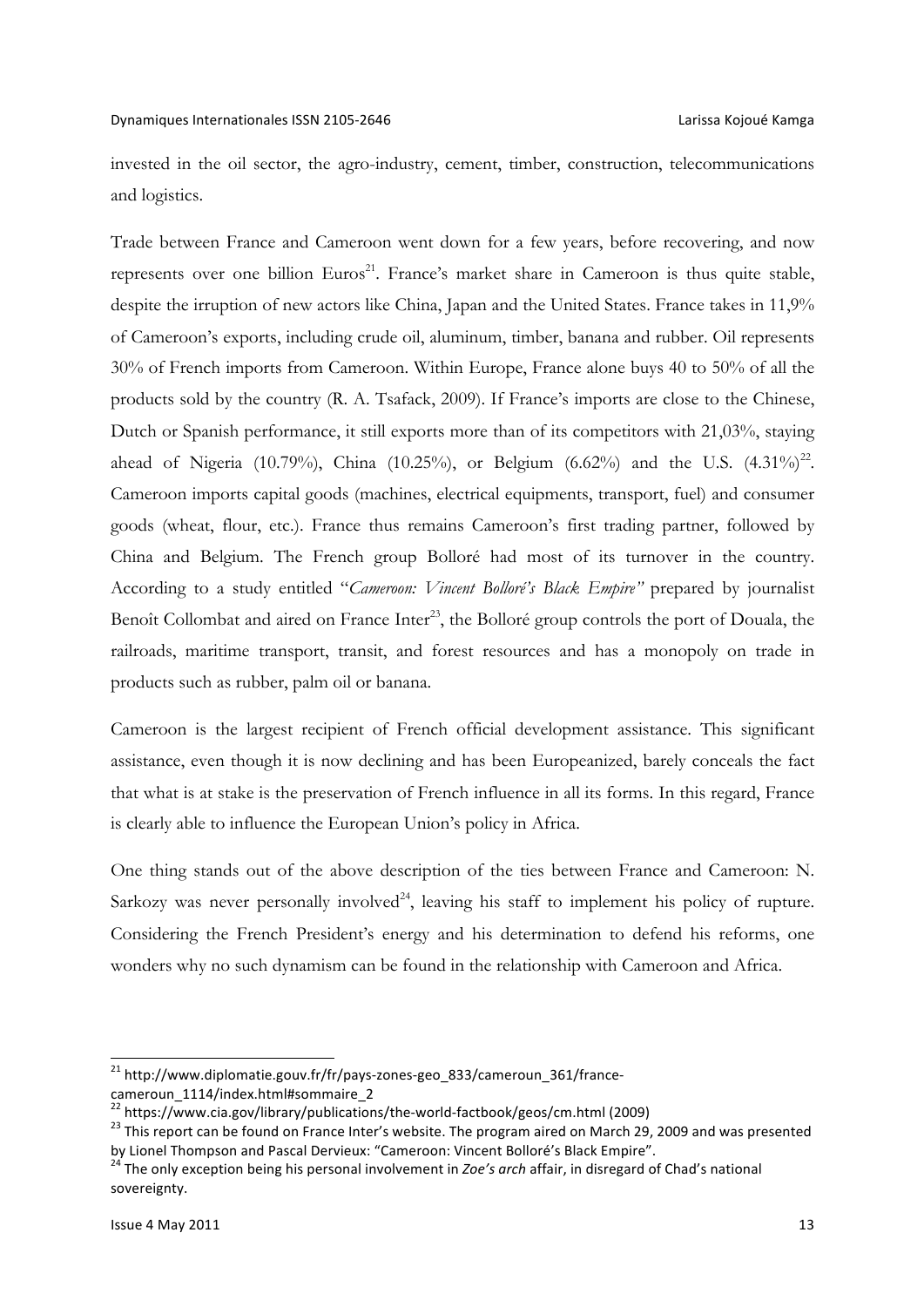### **Conclusion: A Franco-African relationship** *in decline*

Marked by frank and uninhibited speeches, the revision of military cooperation agreements, a stronger economic cooperation with the multilateralization of development assistance, continued bilateral visits but a distant relationship between the heads of State, how is one to understand N. Sarkozy's policy of rupture in Africa? It is tempting to focus only on his numerous speeches designed to make a clean break from the past (Cotonou, Dakar, Cape Town, Nice etc.). But, during their presidencies, "Mitterrand the African" and "Chirac the Africa" also denounced, each in their own way, cronyism and the personal and cozy relationship between France and its former colonies, practices that only aimed at improperly and illegally making a profit at the expense of the African people.

It is also tempting to focus on the multilateralization and the depersonalization of France's relationship with Africa. But France's experience in Africa, symbolized by the summit France – Africa and, more recently, by the July 14 parade attended by African heads of State, lends weight and legitimacy to France, most notably when it comes to define and chart a path for what is at stake.

It is tempting to focus on the revision of the military cooperation and defense agreements. But the fact that these agreements remain secret, that Paris supports Idriss Déby in Chad and that the French military personnel is still present in zones without conflict clearly illustrates the strength of the Franco-African ties in the field of security. To maintain its influence, as J. F. Bayart said, France needs the regimes to remain stable and become more closely integrated with French defense (J. F Bayart 2008).

It is finally also tempting to highlight in N. Sarkozy's African policy the fact that he keeps old leaders at arm's length and that he does not seem particularly involved in cooperation reform or in the rapprochement with other States like Nigeria, Angola or Libya. The network of businessmen and political friends of the French President seems however to be running smoothly and to follow past practices (Foccart, Bourgi, Bolloré, Juppé etc.).

The relationship with Cameroon reflects the ambivalence N. Sarkozy's policy in Africa. Despite his speeches about rupture and the importance of Africa in the community of nations, despite the new instruments put in place, one must perforce recognize that Africa is not of great concern to N. Sarkozy (H. Hugon, 2010). This is in fact good news for the critics of *françafrique*. But the new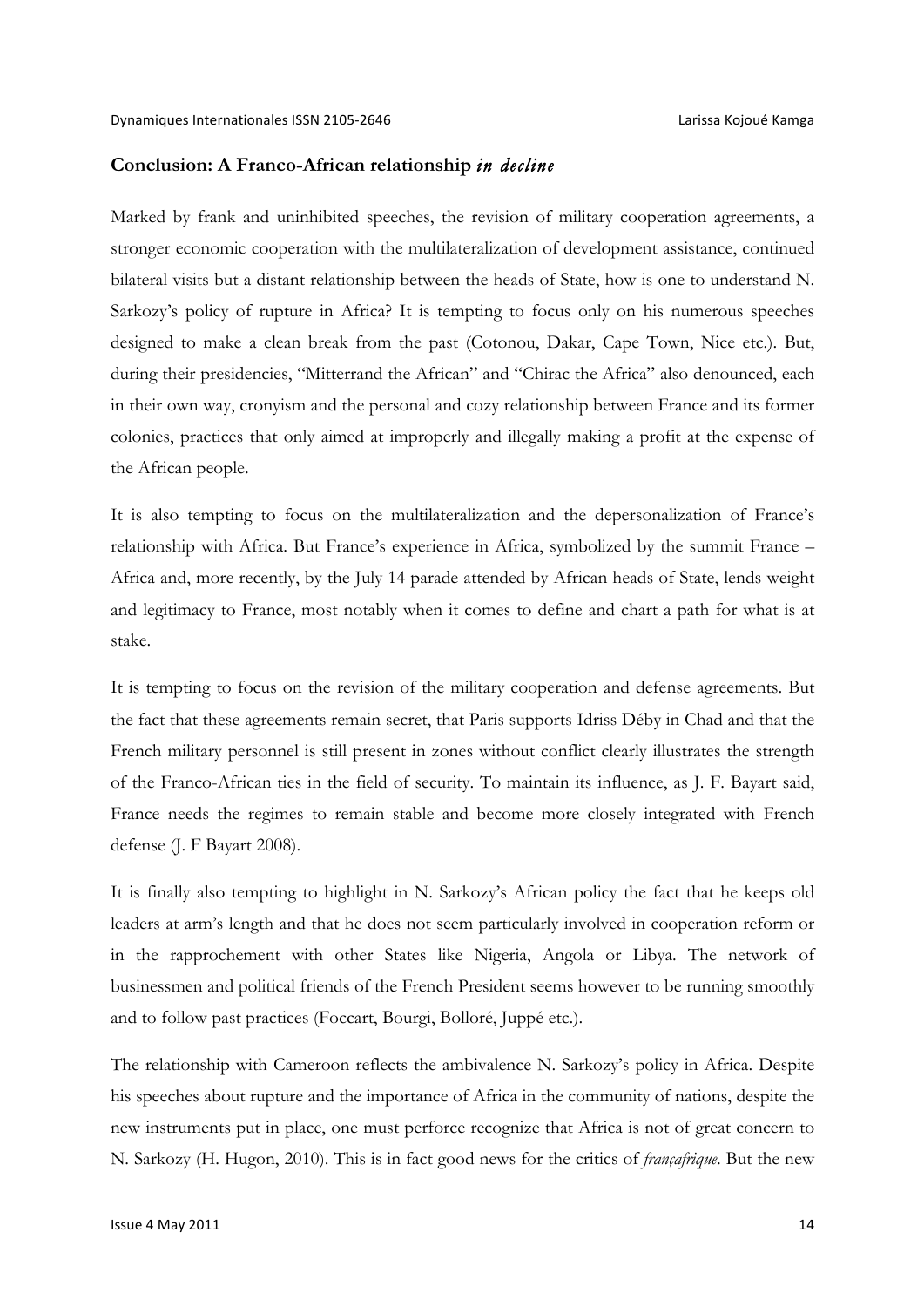impetus created by N. Sarkozy has not prevented French diplomats in Africa to return to their old haunts. Behind a façade of rupture, the French President's policy follows the principles that have historically guided the policy of his predecessors<sup>25</sup>. One cannot change foreign policy overnight. Diplomacy is difficult to reform because it possesses its own tradition and culture (F. Charillon, 2009). To change foreign policy, it is necessary to modify several key elements: its style, methods and objectives. The different initiatives launched by the candidate who called for a "peaceful rupture" and who has a rather unique way of carrying out his functions can then be understood as a kind of rupture. But old habits die slowly given the power struggles currently taking place on African soil<sup>26</sup> and the importance to African heads of State of France's support, without which they would be weakened<sup>27</sup>.

<sup>&</sup>lt;sup>25</sup> These principles aim at maintaining France's economic, political and military capabilities in Africa (J. F. Bayart, 2008).

 $26$  China, the sUnited States, Brazil and other emerging powers are competing for raw materials and energy resources. The geostrategic environment is hence unfavorable.

<sup>&</sup>lt;sup>27</sup> This explains the persistence of a strong military presence that has not been challenged by N. Sarkozy.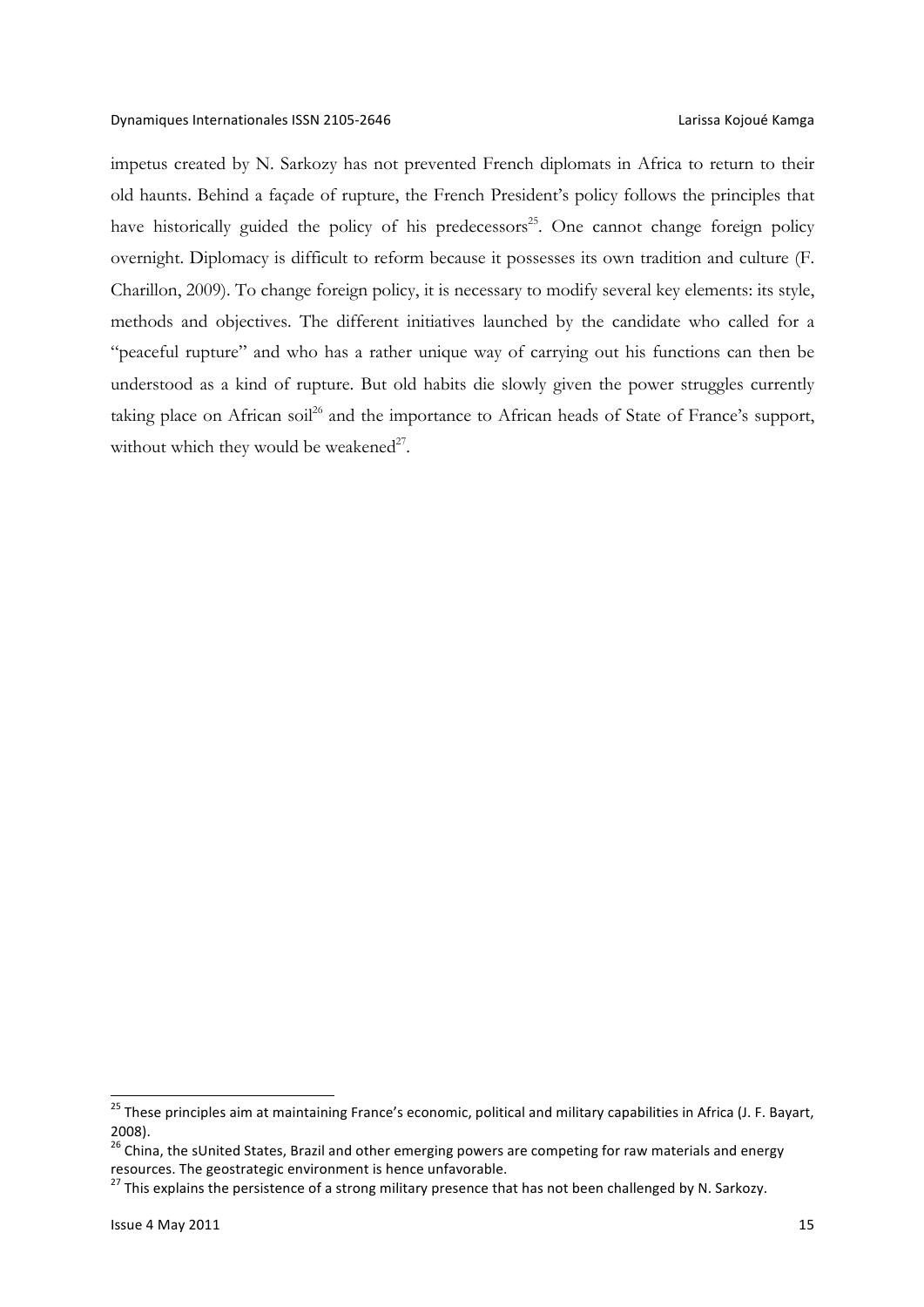# **Sources**

### *Books*

Aerts, Jean-Joël (dir.), Cogneau, Denis, Herrera, Javier, de Monchy, Guy, Roubaud, François, *L'économie camerounaise. Un espoir évanoui*, Paris, Karthala (coll. « Les Afriques »), 2000. Chrétien, Jean-Pierre (eds). *L'Afrique de Sarkozy. Un déni d'histoire.* Paris : Karthala 2008 Foutoyet, Samuel., *Nicolas Sarkozy ou la françafrique décomplexée*, Hérissey : Tribord 2009. Glaser, Antoine et Smith, Stéphane, *Sarko en Afrique*, Paris : Plon 2008 Tonme, Shanda., *La politique africaine de la France en question*, Paris : L'Harmattan collection point de vue, 2008.

### *Book chapters*

Chrétien, Jean-Pierre, « Par delà un discours présidentiel », in Chrétien, Jean-Pierre (eds) *L'Afrique de Sarkozy. Un déni d'histoire.* Paris : Karthala 2008

Bayart, Jean-François, « Y a Pas rupture Patron », in Chrétien, Jean-Pierre (eds) *L'Afrique de Sarkozy. Un déni d'histoire.* Paris : Karthala 2008

Mbembé, Achille, « L'intarissable puits aux fantasmes », in Chrétien, Jean-Pierre (eds) *L'Afrique de Sarkozy. Un déni d'histoire.* Paris : Karthala 2008

# *Articles*

Bayart, Jean François, « Réflexions sur la politique africaine de la France », Polaf 58, juin 1995, pp 41-50.

Charillon, Frédéric, « Nicolas Sarkozy à mi-parcours : comment réformer une politique étrangère ? », *politique étrangère* 2009/02-2009/2, Eté, p. 391-402.

Claude, Gérard., « Chirac « l'Africain ». Dix ans de politique africaine de la France », 1996-2006, *Politique étrangère* 2007/4, Hiver, p. 905-918.

De Charette H., Nicolas Sarkozy et la politique étrangère de la France : entre changement et continuité, *Revue internationale et stratégique* 2008/2, N° 70, p. 7-12.

Mbembe, Achille, « L'Afrique de Nicolas Sarkozy », *Mouvements* 2007/4, N° 52, p. 65-73.

Politique Africaine, *Pour une autre politique de la France en Afrique, interpellations et engagements de campagne électorale*, Document pp 140-153.

Pondi, Jean Emmanuel., « La coopération franco-africaine vue d'Afrique », *Revue internationale et stratégique* 2002/1, n° 45, p. 127-136.